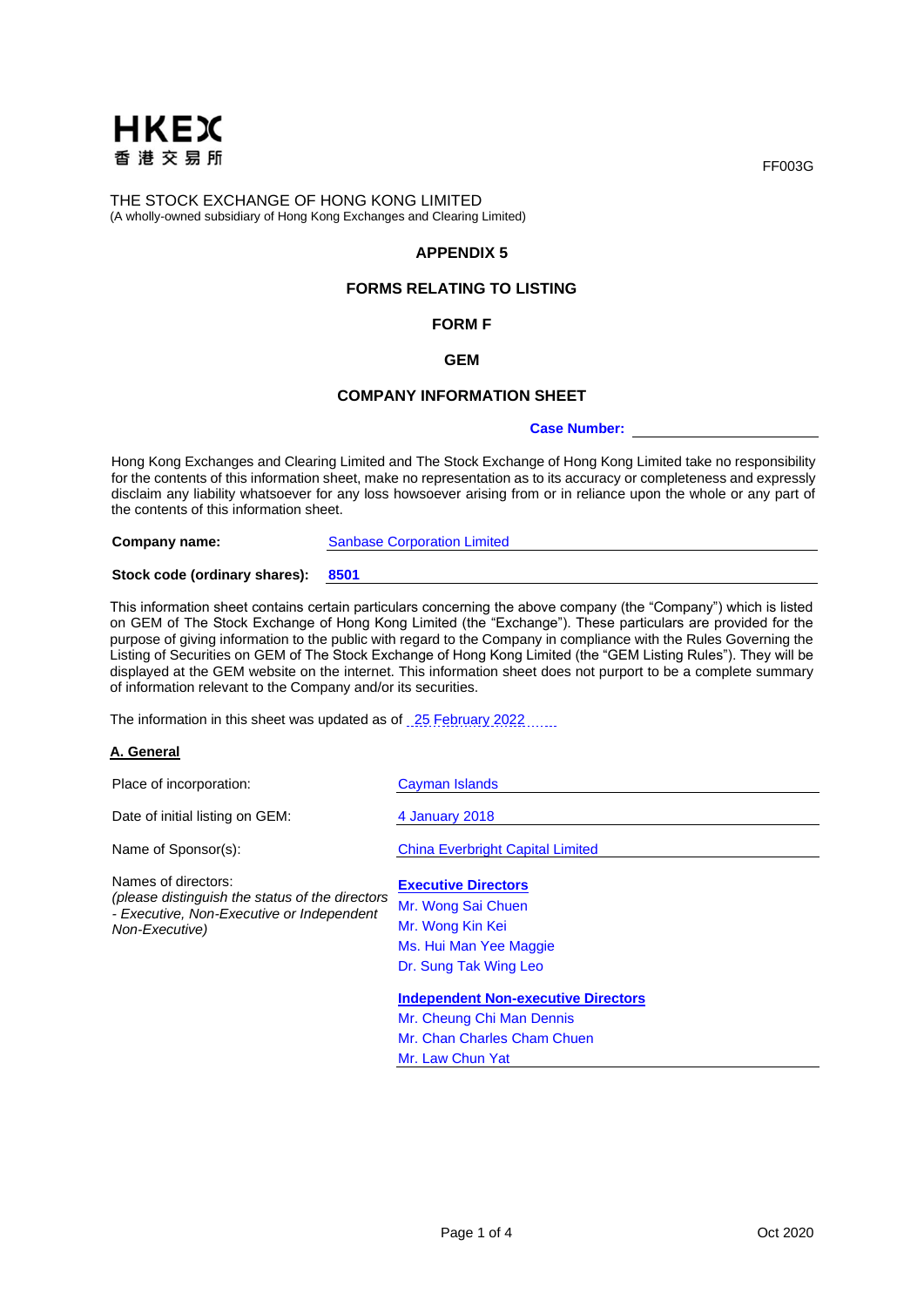| Name(s) of substantial shareholder(s):<br>(as such term is defined in rule 1.01 of the<br>GEM Listing Rules) and their respective<br>interests in the ordinary shares and other<br>securities of the Company | 1. Madison Square International Investment Limited, Beneficial<br>owner, 112,500,000 shares, 56.25% of shareholding<br>2. Wong Sai Chuen, Interest in a controlled corporation,<br>112,500,000 shares, 56.25% of shareholding<br>3. Hui Man Yee, Maggie, Interest of spouse, 112,500,000 shares,<br>56.25% of shareholding<br>4. J&J Partner Investment Group Limited, Beneficial owner,<br>37,500,000 shares, 18.75% of shareholding<br>5. Wong Kin Kei, Interest in a controlled corporation, 37,500,000<br>shares, 18.75% of shareholding<br>6. Ho Sin Ying, Interest of spouse, 37,500,000 shares, 18.75% of<br>shareholding |
|--------------------------------------------------------------------------------------------------------------------------------------------------------------------------------------------------------------|----------------------------------------------------------------------------------------------------------------------------------------------------------------------------------------------------------------------------------------------------------------------------------------------------------------------------------------------------------------------------------------------------------------------------------------------------------------------------------------------------------------------------------------------------------------------------------------------------------------------------------|
| Name(s) of company(ies) listed on GEM or<br>the Main Board of the Stock Exchange within<br>the same group as the Company:                                                                                    | N/A                                                                                                                                                                                                                                                                                                                                                                                                                                                                                                                                                                                                                              |
| Financial year end date:                                                                                                                                                                                     | 31 March                                                                                                                                                                                                                                                                                                                                                                                                                                                                                                                                                                                                                         |
| Registered address:                                                                                                                                                                                          | 4th Floor, Harbour Place, 103 South Church Street, P.O. Box<br>10240, Grand Cayman KY1-1002, Cayman Islands                                                                                                                                                                                                                                                                                                                                                                                                                                                                                                                      |
| Head office and principal place of business:                                                                                                                                                                 | 16/F, Loon Kee Building, 267-275 Des Voeux Road Central, Hong<br>Kong                                                                                                                                                                                                                                                                                                                                                                                                                                                                                                                                                            |
| Web-site address (if applicable):                                                                                                                                                                            | www.sclhk.com                                                                                                                                                                                                                                                                                                                                                                                                                                                                                                                                                                                                                    |
| Share registrar:                                                                                                                                                                                             | Principal share registrar and transfer office:<br>Harneys Fiduciary (Cayman) Limited                                                                                                                                                                                                                                                                                                                                                                                                                                                                                                                                             |
|                                                                                                                                                                                                              | Hong Kong branch share registrar and transfer office:<br><b>Tricor Investor Services Limited</b>                                                                                                                                                                                                                                                                                                                                                                                                                                                                                                                                 |
| Auditors:                                                                                                                                                                                                    | <b>PricewaterhouseCoopers</b>                                                                                                                                                                                                                                                                                                                                                                                                                                                                                                                                                                                                    |
| <b>B. Business activities</b>                                                                                                                                                                                |                                                                                                                                                                                                                                                                                                                                                                                                                                                                                                                                                                                                                                  |

*(Please insert here a brief description of the business activities undertaken by the Company and its subsidiaries.)*

The Group is an interior fit-out solutions provider focusing on providing services to clients whose offices are predominately situated in Grade A offices in Hong Kong and the People's Republic of China.

### **C. Ordinary shares**

| Number of ordinary shares in issue: 200,000,000                                  |  |
|----------------------------------------------------------------------------------|--|
| Par value of ordinary shares in issue: US\$0.001                                 |  |
| Board lot size (in number of shares): 2,000                                      |  |
| Name of other stock exchange(s) on N/A<br>which ordinary shares are also listed: |  |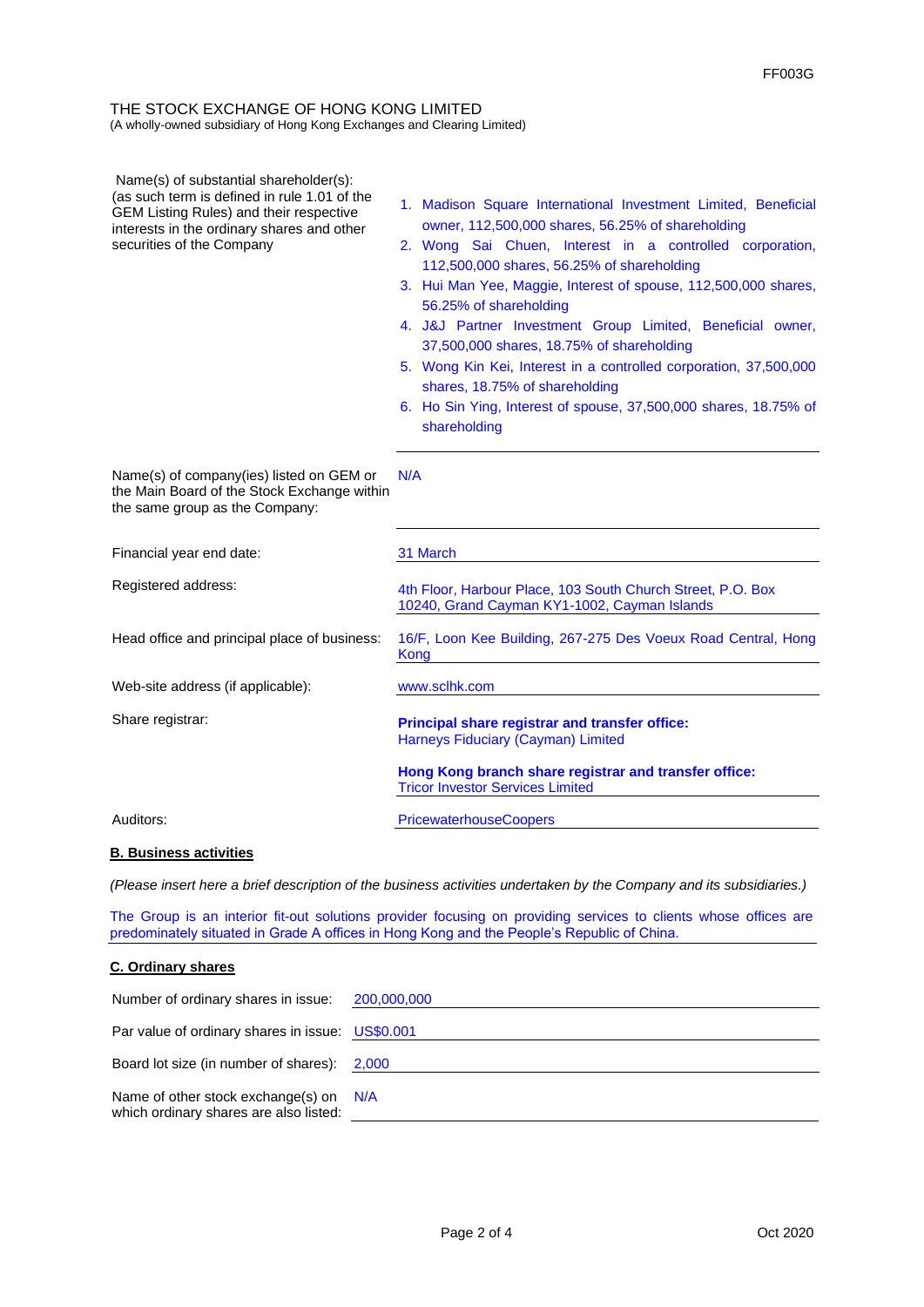# **D. Warrants**

| Stock code:                                                                                                   | N/A |
|---------------------------------------------------------------------------------------------------------------|-----|
| Board lot size:                                                                                               | N/A |
| Expiry date:                                                                                                  | N/A |
| Exercise price:                                                                                               | N/A |
| Conversion ratio:<br>(Not applicable if the warrant is<br>denominated in dollar value of<br>conversion right) | N/A |
| No. of warrants outstanding:                                                                                  | N/A |
| No. of shares falling to be issued upon N/A<br>the exercise of outstanding warrants:                          |     |

### **E. Other securities**

Details of any other securities in issue.

*(i.e. other than the ordinary shares described in C above and warrants described in D above but including options granted to executives and/or employees).*

*(Please include details of stock code if listed on GEM or the Main Board or the name of any other stock exchange(s) on which such securities are listed).*

If there are any debt securities in issue that are guaranteed, please indicate name of guarantor.

N/A